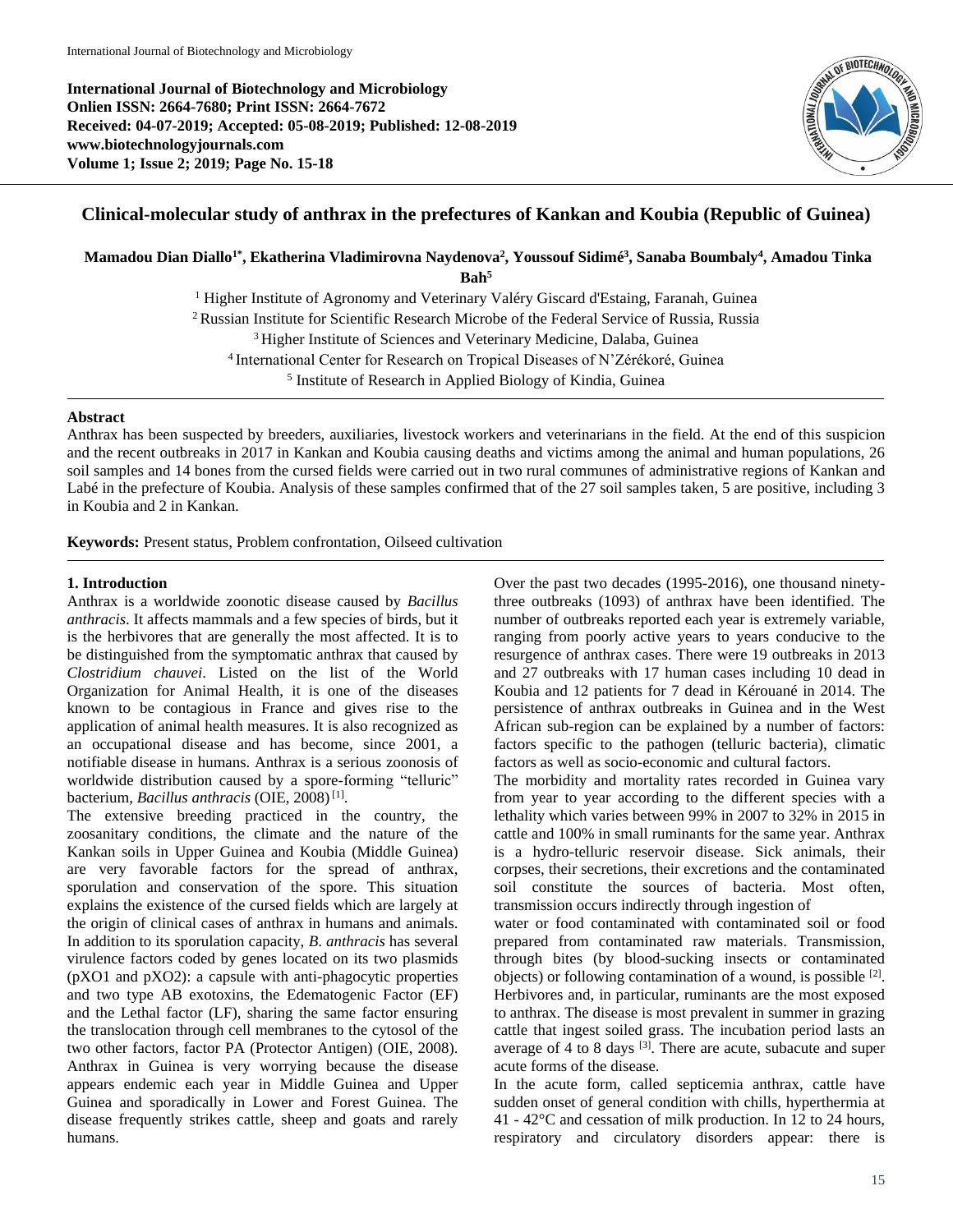tachycardia, dyspnea and the mucous membranes become congested then cyanotic. Cattle sometimes show digestive signs including colic, bloody diarrhea, footprints and tenesmus. Urinary signs, such as hematuria, appear later. Nervous signs, such as muscle tremors or convulsions, are sometimes observed. Death occurs in 2 to 3 days.

In the acute form, cattle show similar but more severe signs. Death occurs in 6 to 12 hours. Sometimes death occurs, more suddenly, without clinical warning signs. In the subacute form, the general signs are identical to those of the acute form but there is, in addition, an external swelling. Death occurs in 4 to 5 days  $^{[4]}$ .

Skin signs can be seen in subacute forms of the disease, called external forms or tumor coals. Cattle show an edematous reaction, reaching 20 to 30 cm in diameter, within a few hours. It is a warm, painful, non-crackling swelling, most commonly located in the throat area or at the entrance to the chest. In some cases, necrosis of the skin, giving rise to erosions or ulcers, can be observed in the thoracic region, without any other signs of disease.

Epidemiological and clinical elements allow the practitioner to suspect the disease. In addition, the autopsy, which should not be performed in the field, reveals lesions characteristic of anthrax: the blood is thick, sticky, blackish and uncoagulable; the spleen is enlarged, flaccid, blackish and muddy in consistency; the bladder contains bloody urine. There is frequently an absence of cadaveric rigidity. Confirmation of the diagnosis is based on laboratory evidence of *Bacillus anthracis* in the blood, spleen, liver, lungs or long bones <sup>[5]</sup>.

The prognosis is generally grim, mostsick animals die. Treatment is based on antibiotic therapy. Many molecules are effective, but penicillin is the antibiotic of choice. The effectiveness of the treatment is conditioned by the precocity of its implementation. Managing anthrax involves transporting dead animals to rendering, destruction of litter by fire, cleaning and disinfecting equipment and contaminated areas. Prevention of the disease is based on the use of pastures known to be contaminated. In contaminated areas, medical prophylaxis is necessary and is based on the use of live attenuated vaccines [6, 7].

This zoonosis causes heavy economic losses to the ruminants of our country by the high mortality of animals with sometimes loss of human life. To this end, it represents a great threat to public health.

### **2. Material and methods 2.1 Material**

This research focused on certain localities in the prefectures of Kankan (Kankan Koura district) and Koubia (Dayan and Katia Linguere). These two prefectures are located in Upper Guinea and Middle Guinea respectively.

The material for collecting clinical and post-mortem informations is made up of survey sheets. The technical material for sampling from a corpse consists of: sampling kit (1), tubes (65), sampling rod (QS), and personal protective equipment (6), boots (2), latex or rubber gloves (QS), Helmets (2), Protective goggles (2), 70 $\degree$  ethyl ether and alcohol swab on sterile tape (QS), muffler (QS), plastic bags (QS) and plastic tie belts (QS). Biological material consists of long bones collected from the corpses of domestic animals and the soil infected by sick animals.

The laboratory equipment for real-time PCR consists of: PCR reader (Rotor Gene 6000), Oven, Ultra Centrifuge, Micro tubes, Consumables (Primers, Taq polymerase, nucleotides, etc.), Premix: (two hundred and eighty milliliters (280 ml) of distilled water are mixed with 100 μl of the PCR buffer; 1.7 μl of 100 mM of each of the oxyribonucleotides (dATP, dCTP, dGTP, dTTP) and 5 μl of primers of 100 nmol / ml and DNA solution to be studied.

### **2. Methods**

We have had suspicions during ordinary visits to farms or when the technical agents have been called by breeders. Clinical suspicions were made by network agents and according to the surveillance guide or protocol and were noted on a suspicion sheet which contains information on the locality, the species affected, the transhumance axis when it occurs acts of transhumant, the numbers of animals from an affected farm, the number of dead and sick, symptoms and lesions observed by the agent or reported by the farmer concerned, as well as information on watering points and hematophagous insects present in the locality  $[8, 9]$ .

The sampling focused on the cursed fields previously identified by the agents of the Animal Disease Network in Guinea. To do this, we used a sample card which contains information on the identification of the place, the breeder, the affected species and especially the identification of the animal sampled (age, sex, symptoms or lesions observed as well as the nature of the samples taken).

The sampling operations consisted in wearing personal protective equipment), weeding and cleaning the sampling area, subdividing the area into a square of 4 m long and 4 m wide, identifying the sampling sites (the 4 sides of the square and the medium), take, depending on the different targeted zones (Surface, medium and depth), 100 to 200 g of soil in a test tube by coring every 30 cm from the field and some long bones in depth if they exist, label- the samples and return them to the sample box and transport the samples as quickly as possible to the laboratory for analysis. We used the "DNA / RNA RIBO-prep" protocol of AmpliSens OKI Screening-FL. »Of the PCR method for DNA extraction [10, 11, 12] .

### **3. Results and Discussion**

### **3.1 Results**

The results of the detection in the different sampling zones are given in Table 1.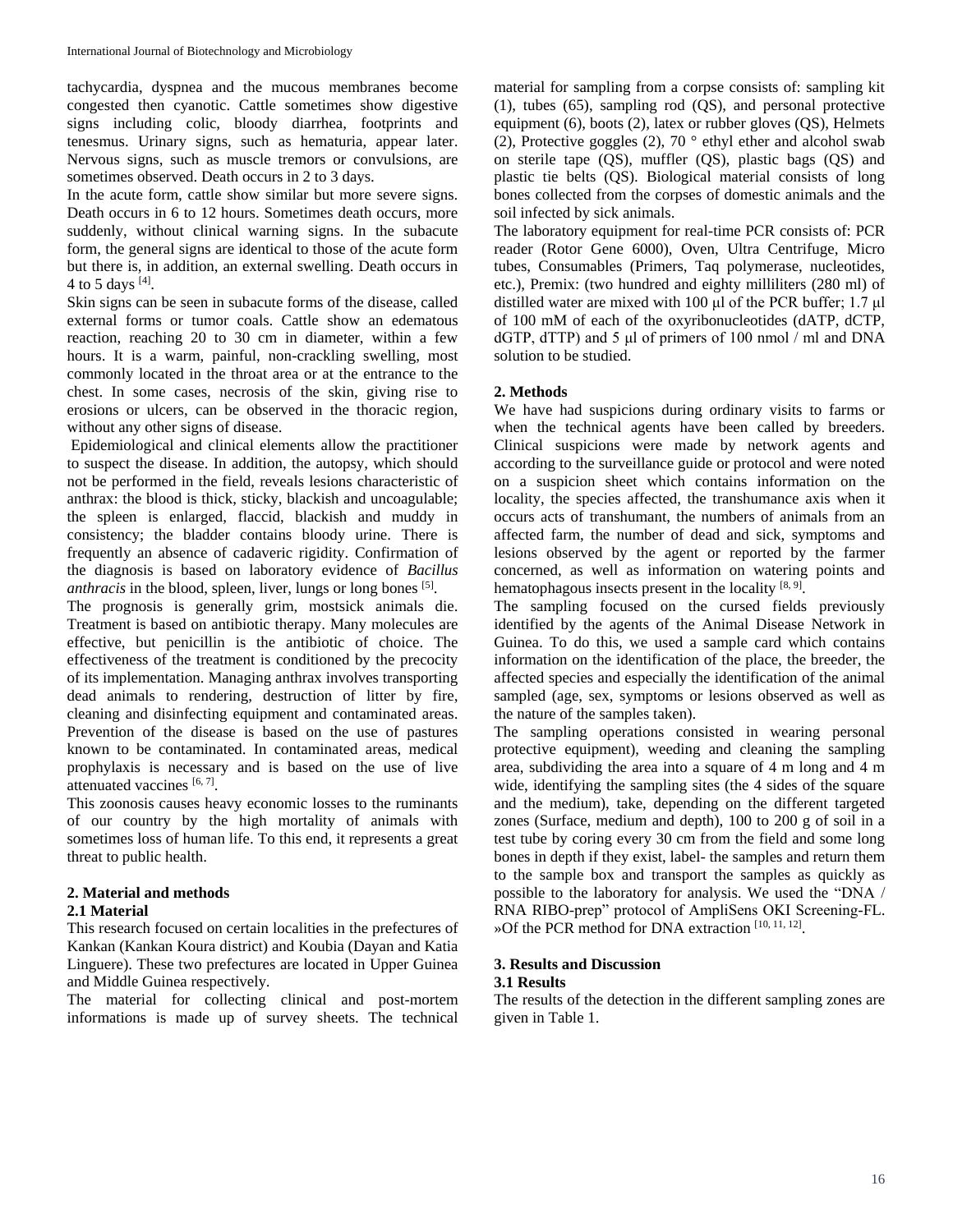| <b>Dated</b> | <b>Sampling site</b>    |               | <b>Sample</b> |         | <b>Results</b>  |                 |                    | <b>Method</b>               |
|--------------|-------------------------|---------------|---------------|---------|-----------------|-----------------|--------------------|-----------------------------|
| 04/11/2017   | Kankan (Kankan Koura)   | <b>Nature</b> | <b>Type</b>   | Number- | <b>Positive</b> | <b>Negative</b> | <b>Not studied</b> |                             |
|              |                         | Ground        | Area          | 4       | 0               | 4               | O                  | PCR -ADN-Bacillus anthracis |
|              |                         |               | Middle        | 5       | 2               | 3               | $\Omega$           |                             |
|              |                         |               | Depth         | 5       | 0               | 5               | $\Omega$           |                             |
|              |                         | Bone          | Long bone     | 6       | $\theta$        | $\Omega$        | 6                  |                             |
|              | Subtotal 1              |               |               | 20      | 2               | 12              | 6                  |                             |
| 13/11/2017   | Koubia (Dayan)          | Ground        | Area          | 2       | 0               | $\overline{c}$  | $\theta$           |                             |
|              |                         |               | Middle        | 2       | $\overline{0}$  | $\overline{c}$  | $\theta$           |                             |
|              |                         |               | Depth         | 3       | 3               | $\theta$        | $\Omega$           |                             |
|              |                         | Bone          | Long bone     | 4       | 0               | $\Omega$        | 4                  |                             |
|              | Subtotal 2              |               |               | 11      | 3               | 4               | 4                  | PCR-ADN-Bacillus anthracis  |
| 14/11/2017   | Koubia (Katia Linguéré) | Ground        | Area          |         | 0               |                 | $\theta$           |                             |
|              |                         |               | Middle        | 2       | 0               | $\overline{c}$  | $\Omega$           |                             |
|              |                         |               | Depth         | 2       | 0               | $\overline{c}$  | $\Omega$           |                             |
|              |                         | Bone          | Long bone     | 4       | $\theta$        | $\Omega$        | 4                  |                             |
|              | Subtotal 3              |               |               | 9       | $\theta$        | 5               | 4                  |                             |
|              | Total                   |               |               | 40      | 5               | 21              | 14                 |                             |

**Table 1**: Results of laboratory analyzes

In Table 2, only the results obtained from the samples taken in the field in the cursed fields are given.

**Table 2:** Results obtained from samples taken from cursed fields

| <b>Sampling location</b> | Number of soil samples taken | <b>Confirmation or Positive</b> | No confirmation or Negative $(\% )$ |
|--------------------------|------------------------------|---------------------------------|-------------------------------------|
| Koubia (Dayan)           |                              | 3(16,66%)                       | 4 (33,33 %)                         |
| Koubia (Linguéré-Katia)  |                              | $0(0\%)$                        | $5(41,66\%)$                        |
| Kankan (Kankan Koura)    | 14                           | $2(14.28\%)$                    | 12 (85,71 %)                        |
| Total                    | 26                           |                                 |                                     |

### **3.2 Discussion**

The table 1 shows that out of the 26 soil samples taken, 5 are positive, including 3 in Koubia (Dayan) and 2 in Kankan (Kankan Koura). The existence of *Bacillus anthracis* in the substrates of the external environment would be explained by the favorable climatic conditions in these areas (heavy rainfall in the rainy season and drought in the dry season), the nature of the soils (sandy and ferritic), by the presence of termites and the occurrence floods in most affected pastures. These conditions undoubtedly favored the return of bacterial spores present in the soil. Also, the germs were found in Kankan Koura in the middle while in

Dayan they were found in depth. The rise of the spores from the depth to the surface would probably due to the nature of the soils, the presence of termites in these zones, the number of years spent after burial, the methods of incineration and burial applied.

While the back samples sent to the laboratory could not be analyzed for technical and safety reasons. And yet the probability of finding *B. anthracis* on these non-analyzed samples is very high since they were taken from cursed fields. Starting from Table 2, we note that these laboratory diagnoses essentially aimed at confirming the samples taken in the field

in the cursed fields. All these positive samples came from corpses buried since 2014. The soil samples at Koubia (Dayan) revealed 3 positives out of the 12 samples taken while those from Kankan (Kankan Koura) gave only 2 positives out of the 14 samples taken. This shows that the spores of *Bacillus anthracis* have remained for 3 years in these areas and if all the health and safety measures are not taken to limit them,

they will always constitute a permanent health threat of the grazing ruminants as well as that of the population living in these localities.

## **4. Conclusion**

The type of extensive breeding practiced, the zoo sanitary conditions, the climate and the nature of the Kankan soils in Upper Guinea and Koubia (Middle Guinea) are very favorable factors for the spread of anthrax, sporulation and the conservation of the anthrax spore. This situation explains the existence of the cursed fields which are largely at the origin of clinical cases of anthrax in humans and animals. Anthrax in Guinea is very worrying because the disease appears endemic each year in Middle Guinea and Upper Guinea and sporadically in Lower and Forest Guinea. The disease frequently strikes cattle, sheep and goats and rarely humans.

The risk of human infection is established during the slaughter of sick animals and the consumption of meat from infected animals and this constitutes a socio-cultural practice generally motivated by ignorance and financial needs to preserve the livelihoods of the farmers. This problem must be addressed by effective community approaches and incentives to convince rural communities not to slaughter sick animals and not to eat their meat.

The fight against anthrax requires intersectoral coordination between veterinary and public health authorities, particularly in the field, through a structured exchange of information, joint investigations of suspected cases and better coordination of the implementation of interventions. The fight against anthrax provides an ideal opportunity to operationalize the "One Health" concept.